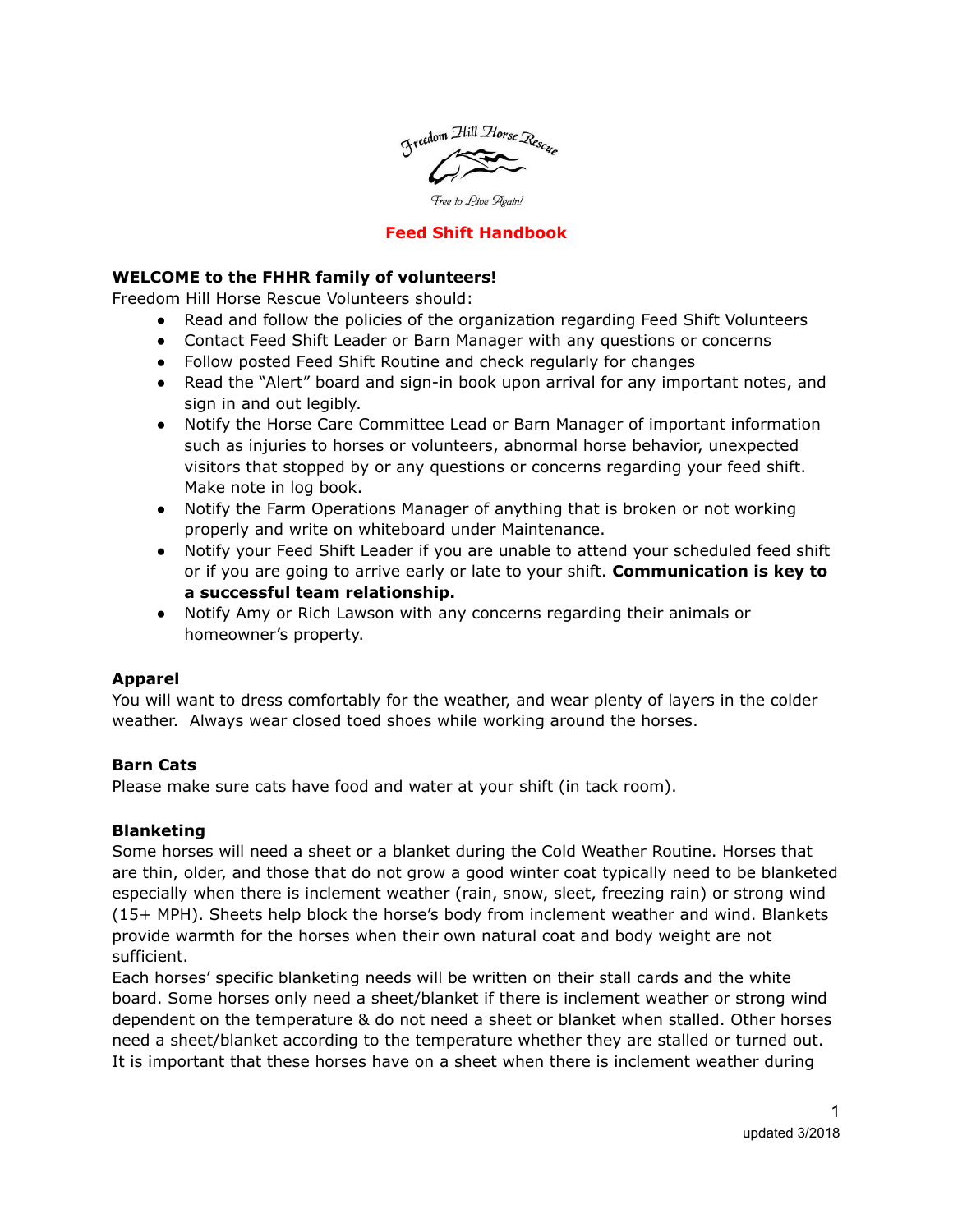the day so that they will be dry to be blanketed if the night temperature is going to be at their blanketing temperature needs. Blanketing needs may change throughout the Cold Weather Routine, so it is important to pay close attention to possible changes posted on board.

## AM Shift:

Take off all sheets and blankets unless there is inclement weather, strong winds, or the temperature is below 30 degrees (sheets) or under 20 degrees (blankets) for the day. This allows the horses to regulate their winter coat better so that we do not hinder their natural winter coat growth.

If horses are turned out in inclement weather, please ensure that the horses have a blanket or sheet according to the real feel temperature until the PM shift. (ie: If there is precipitation and it will be a high of 40 degrees for the day but the night temp is going to be under 30 degrees, horses need to have on a sheet to keep them dry)

### PM Shift:

Put sheets or blankets on horses that get one as specified.

If horses were turned out at arrival in inclement weather, please remove sheets and put on blankets if the temperature will be at the horse's blanketing needs. Horses that only get blanketed in inclement weather or windy conditions may need to be blanketed even when stalled if temperature goes <10. You will be notified as what to do in special circumstances such as these.

### IMPORTANT:

- Do not put a wet blanket/sheet on a horse.
- Do not put a blanket/sheet on a wet horse.
- Do not put blankets/sheets on any horse unless you have been trained to do so.
- Ensure that all fasteners/clasps are secured and not hanging loosely around legs or stomach.
- Neatly fold up blankets/sheets if they are dry; PLEASE spread out and hang to dry if they are wet. If temperatures are below freezing, hand in heated tack room.
- If a blanket/sheet is ripped or broken, notify the Barn Manager.
- Give the horse a quick brushing prior to putting on a sheet or blanket. Use the dryer sheets - rub on your hands, the blanket/sheet and on the horse to reduce static electricity if present.
- If you are unsure, contact someone from the Horse Care Team or Barn Manager.

# **Care Kit**

There is a Care Kit that is stocked with the following items for you to use as needed while grooming horses are if items are needed:

- Flyspray- use especially on the face and legs where the flies normally are bothersome and horses have difficulty removing flies with tail and shaking muscles.
- Detangler- use in the mane and tail to make brushing them out more easily without pulling out hair.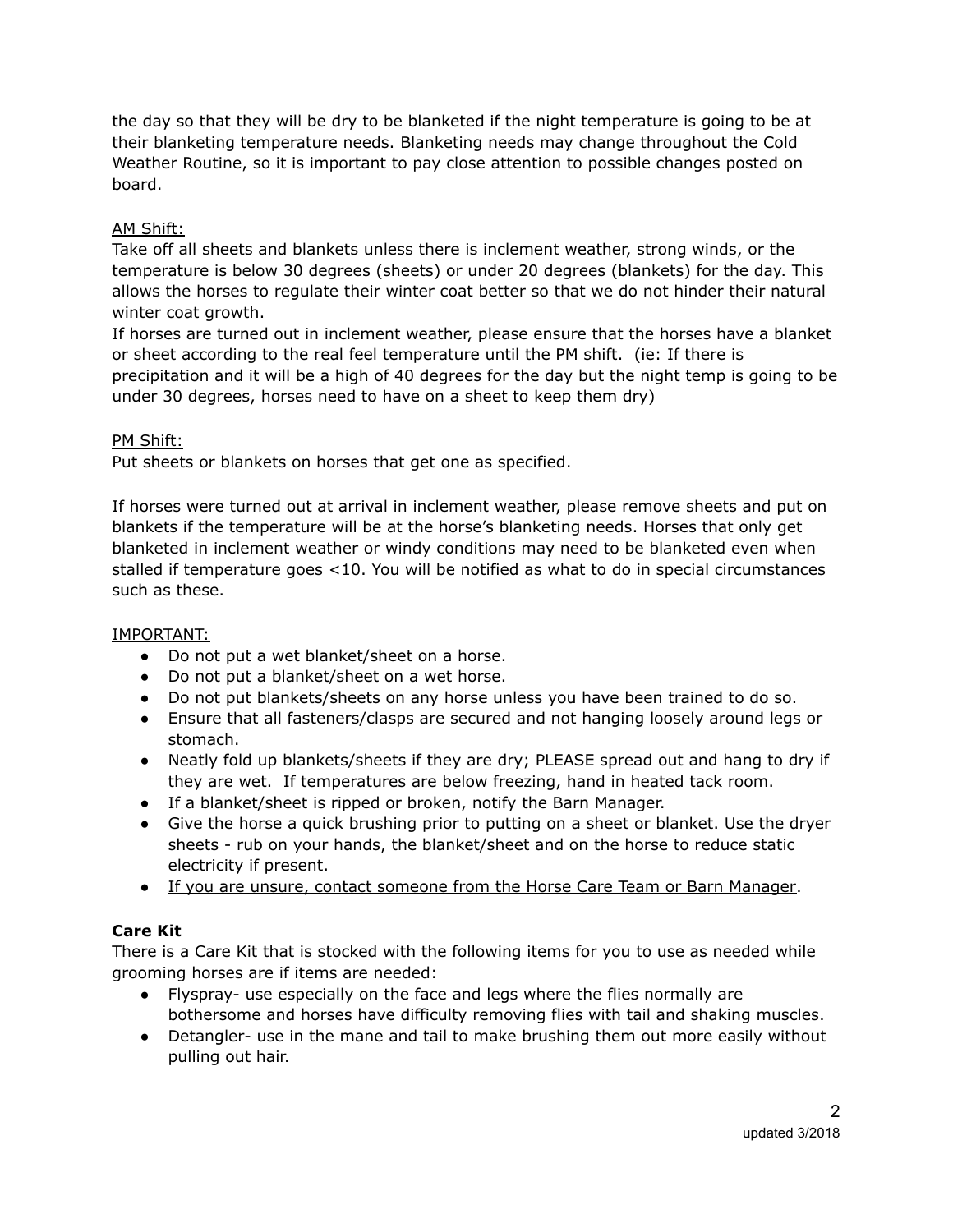- Antibiotic ointment & Swat- to be applied to wounds. Use Swat during fly season to keep flies away from cuts.
- Desitin- use on horses with chronic diarrhea to prevent sores on rump/legs
- Sunblock- apply to white parts of horses that are prone to sunburn
- Hoof dressing- apply to the outside of hoof to give moisture to the hoof when dry and brittle. Do not get on horse's fur.
- Thrush remedies- apply to the crevices around frog to prevent/cure thrush
- Banixx- apply to hoof for various hoof ailments
- Vetericyn- apply to wounds or itchy areas like tail hair loss

## **Fans**

- Plug stall and run-in fans in when the temperature is going to be above 80 degrees
- Unplug stall and run-in fans when the temperature is going to below 80 degrees

# **Feed**

Each horse gets a specific amount of grain to maintain a proper body condition. Some horses require very little to no grain whereas others need much more. It is important that each horse gets the proper amount rationed to them at each feeding, and never eat another horse's feed.

When preparing the horses feed and feeding the horses, volunteers should:

- Prepare feed (grain and forage) and medications and/or supplements according to the white board in the feed room for each horse.
- Prepared feed should be placed into the buckets that are labeled with the name of each horse.
- Check the whiteboard each time you feed as there can be changes to a horse's diet regularly.
- 1 scoop (sc) or 1 cup of grain is a full heaping scoop/cup. Scoop or cup is located in the appropriate feed can.
- Make sure all feed bins, medications, and supplements are closed tight after use.
- All of the feed bins (trash cans) are labeled with the type of grain it contains. When a bin is empty, please add more grain. Do not place new grain into the bin on top of the grain that is in there. Old grain must go on the top.
- Notify the Barn Supplies/Inventory Manager and write on whiteboard under SUPPLIES if we are low on grain or there is no more grain
- If you open a bag of grain and it smells musty or moldy, please set aside and inform Barn Manager. DO NOT FEED TO HORSES.
- Most of our horses require their grain to be wet down. Please use warm water from the sink to wet down the grain (amount of water listed on white board for each horse) in the feed buckets, mix well. Please rinse out and dry all feed buckets.
- Horses need to wait at least 20 minutes to eat if they have exercised or are too hot.
- Feed Shift Leaders or Co-Leaders should be the only volunteers preparing the feed.
- Minors under the age of 16 are not permitted to prepare the horses' feed unless being directly supervised by a FSL or CoLeader.
- ●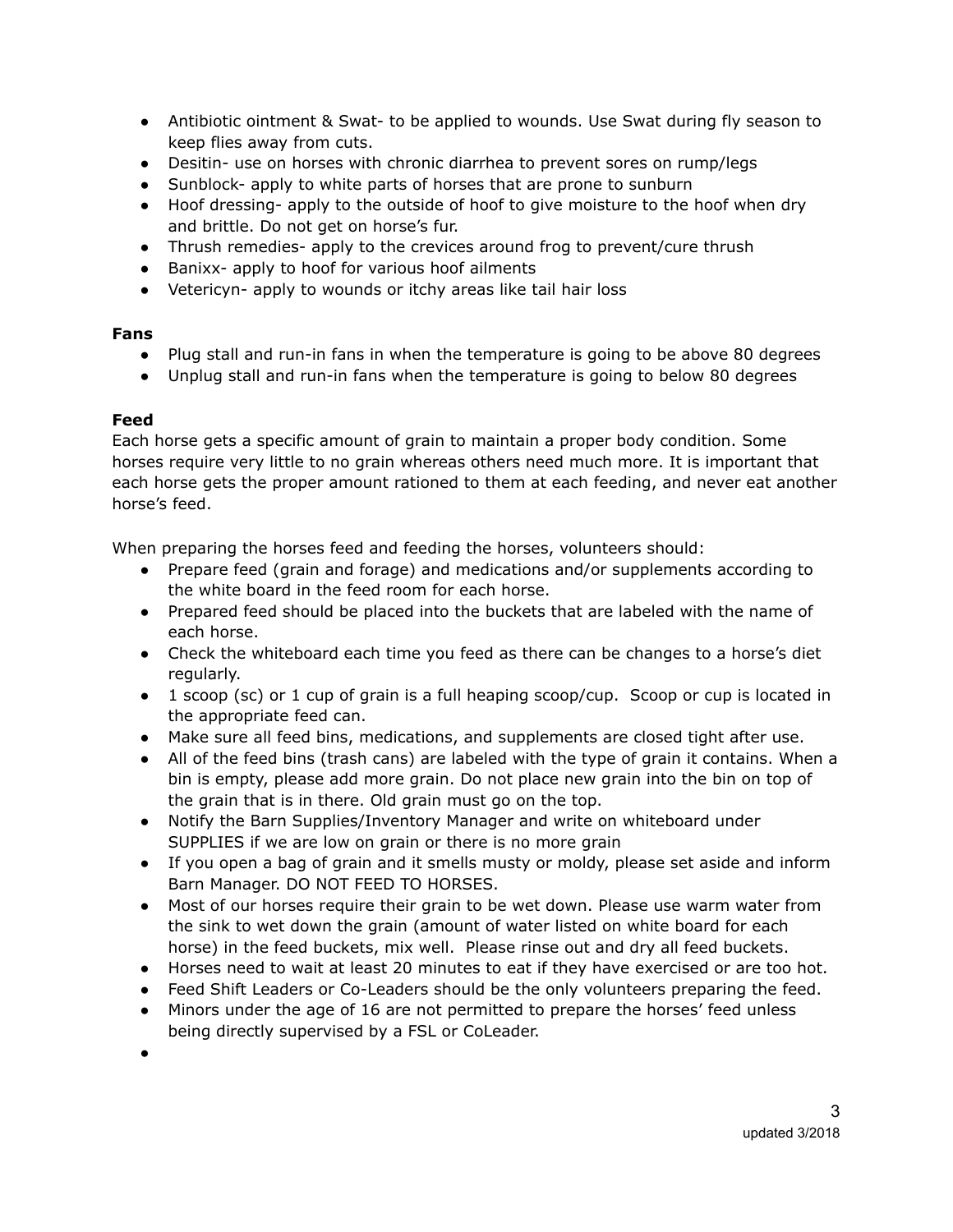### **Grooming**

The horses need to be groomed at each shift. Each shift will be assigned particular horses to groom. You may only groom the horses in which you are skilled enough to do so as some horses can be more difficult than others.

There may be times when you are short on time and need to only do a quick groom which includes picking hooves and quickly knocking the dirt off of the body, where at other times you can do a more thorough grooming using all of the tools provided in the grooming tote.

While grooming, you should also do your Health Check on the horses. Please make sure to:

- Use each horse's own grooming tote & tools (labeled with the horse's name) only on that horse. Please do not share grooming tools among horses.
- It is best to start at the neck and work your way back to the rump.
- Grooming can be done in stalls or while horse is tied to tie post in barn. Tying horses up in stalls or fences is not permitted.
- Use the supplies provided in the Care Kit located on shelf in feed room as needed and return to Care Kit. *(If applying any topical medication to a horse, please notify someone from the Horse Care Team prior to applying. This ensures the team is on top of all health care issues and to make sure the proper care is given)*
- Some horses are best to groom while eating, and other horses are best to groom at a tie post. You will be notified as to the best practice for each horse.
- Do not attempt to pick a horse's hooves until you have been trained to do so.
- If you are having trouble with a particular horse, please notify the Feed Shift Leader or the Horse Care Team Lead or Barn Manager as there could be some underlying problems.

### **Grooming Tools**

There is a specific use for each of the grooming tools that are provided to you to use while grooming. The following is a guideline for each tool:

- Curry comb: Use in a circular motion on the neck, body and rump. Do not use on the legs, face, or other bony areas.
- Winter curry comb: Use the same way as the regular curry comb, but in the winter when horses have thick winter coats.
- Soft curry comb: Use in a circular motion on the face, legs and other bony parts.
- Hard brush: Use in the direction that the hair is growing on the neck, body, and rump. Do not use on the face, legs or other bony parts.
- Soft brush: Use in the direction that the hair is growing on the entire body, especially on the legs, in between front legs, and stomach.
- Face brush: Use in the direction the hair is growing all over the face.
- Mane & tail brush: Use on the mane and tail. Start at the bottom and work your way up to the top as you brush the tangles out. Use detangler when necessary.
- Hoof pick: Use the pick to scrape mud off of the front of the hooves and to pick the dirt out from the bottom of the hooves. Be careful not to pick the frog and to get the dirt from the crevices around the frog. Use the brush on the hoof pick to brush off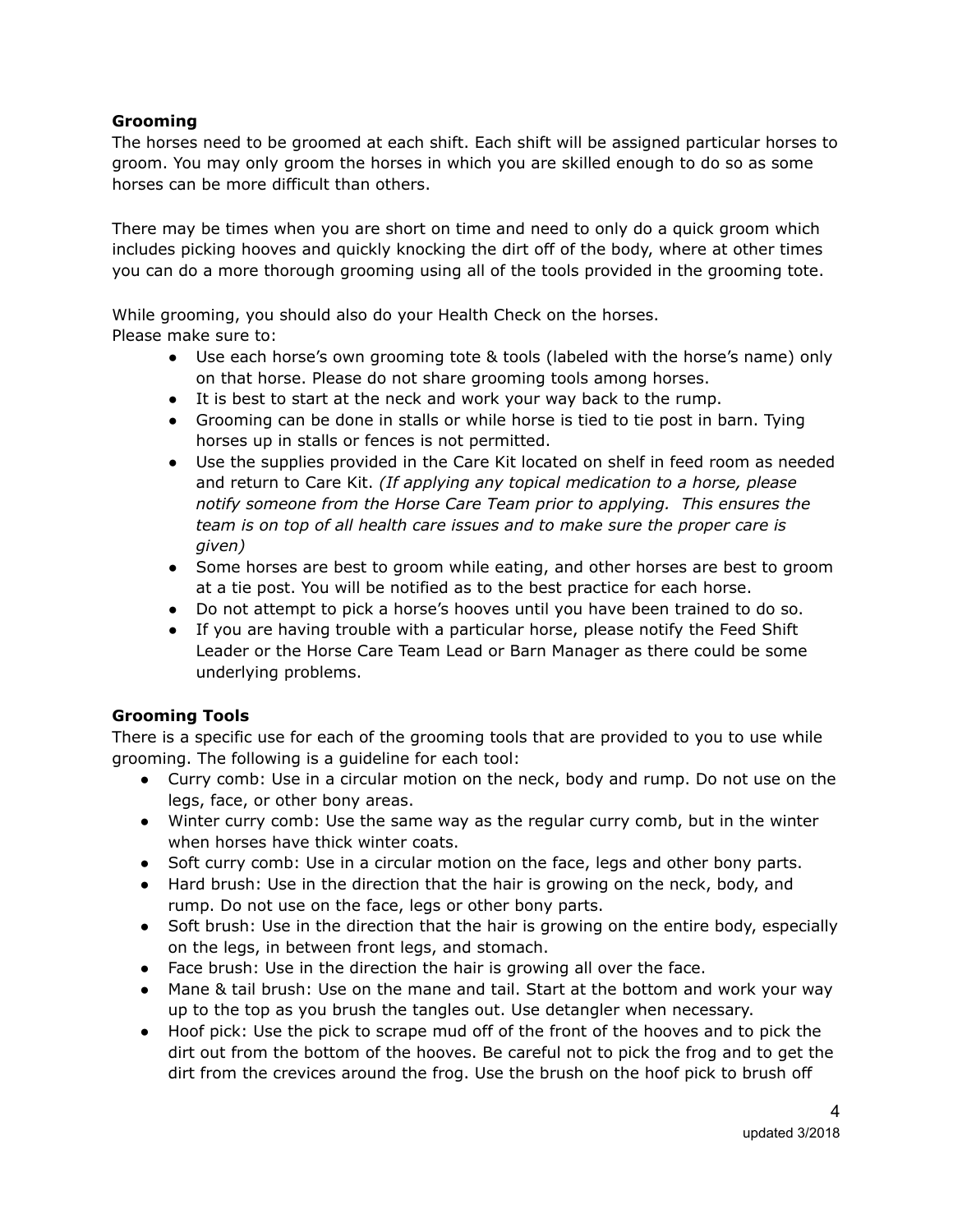the frog, bottom of hoof, and top of hoof. Please do not lift leg too high or drop hoof when finished - lay hoof down gently.

• Shedding blade: Use to scrape off mud or when horse is shedding winter coat in the direction that the hair is growing. Use on neck, body, and rump. Do not use on the face, legs or bony parts.

There are extra grooming supplies in the FHHR locker in the feed room.

# **Grooming Totes**

Each horse has its own grooming tote with the following grooming tools in them: curry comb, winter curry comb, soft curry comb, hard brush, soft brush, face brush, mane & tail brush, hoof pick and shedding blade.

Please:

- Put the grooming tools back in the grooming tote and place grooming tote back where it belongs after use.
- Keep all grooming tools with the specific grooming tote so that each tote has all supplies needed. No sharing of tools is permitted.
- If any grooming tools become unusable, please notify the Horse Care Committee Lead.
- Remove hair from brush and combs after using.

## **Hay**

Each horse gets a specific amount of hay to maintain a proper body condition. It is important that each horse gets the proper amount rationed to them at each feeding. Horses will get hay when they are in stalls or paddocks to supplement grass turnout on the pastures. Hay and grass are the primary source of a horse's diet. Volunteers please:

- Do not go by the way the bales are cut when rationing out flakes of hay. You must go by weight. (1 flake of hay= 4lbs) If in doubt, it is always better to give more than less when it comes to hay unless it is being wasted.
- We have hay nets, hay huts, and slow feeders to place hay in. Please follow the posted protocol for each for the safety of the horses and to ensure all horses have access to enough hay.
- For Paddocks: Adjust hay as necessary if horses are leaving a lot of uneaten hay so that it is not being wasted. Amounts are written on the whiteboard under Hay. Clean out old hay at the bottom of hay nets or hay huts and replace with new hay.
- Only open a bale of hay at the barn never in the Paddock. When you open up a bale of hay, pull out and discard the baling twine immediately so it is not accidently given to the horses or left out in the paddock. It is a choking hazard.
- If you notice a musty smell, mold, thorns, bugs, thick stalks, weeds on/in hay, place it to the side and inform the Horse Care Team Lead or Barn Manager. DO NOT FEED TO HORSES.

# **Hay Nets**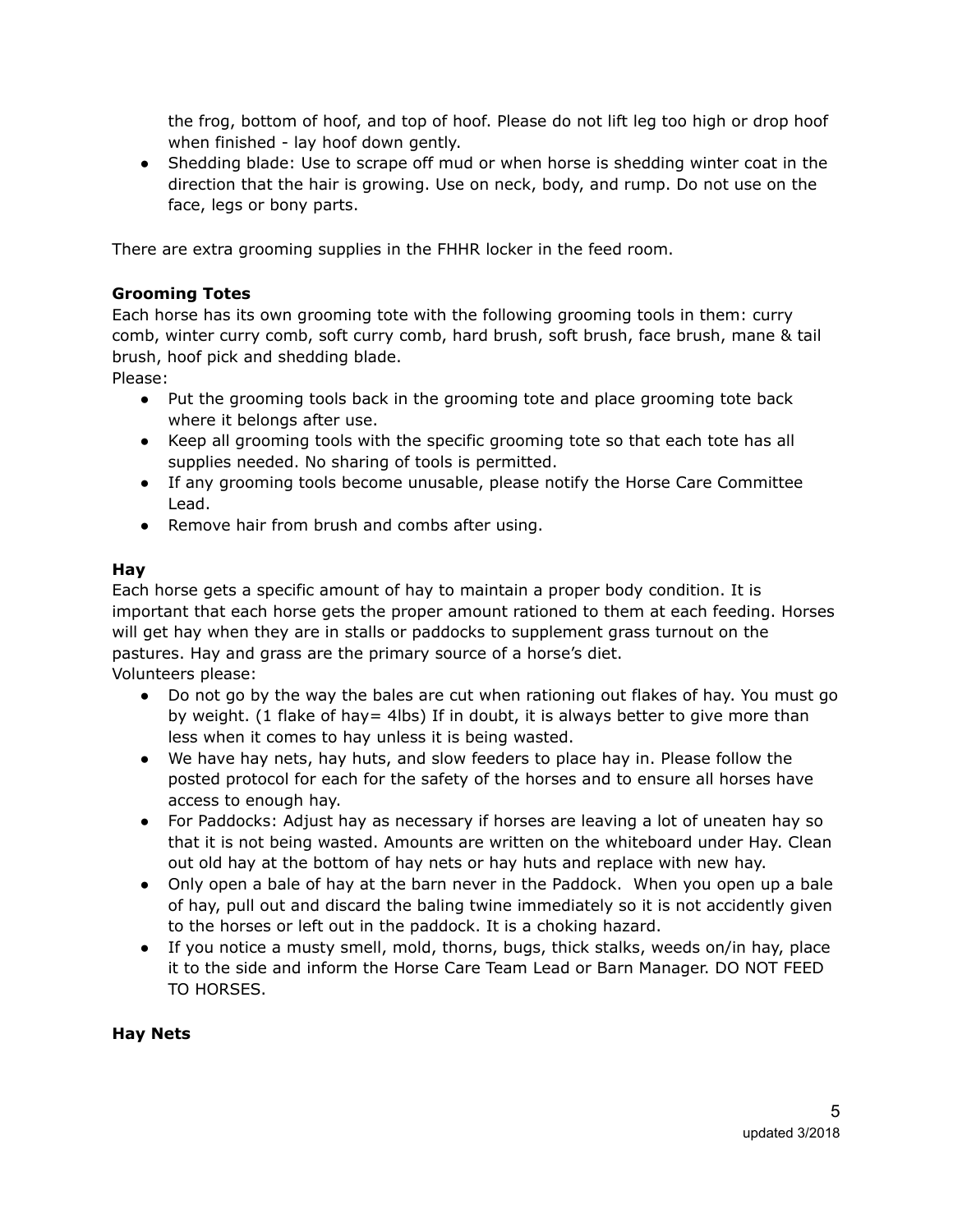The hay nets are used in stalls and paddocks to help eliminate waste and to mimic natural grazing since they are slow feeder hay nets. Volunteers please follow below regarding the hay nets:

- Fill hay nets completely full of hay but do not pack tightly
- Hang hay nets towards the front of the stall and on the opposite side of the water buckets to prevent hay getting in water on the posts and hooks if provided.
- Make sure to pull the net all the way to the top of the stall or post/hook before securing with double clips for the horses safety.

# **Health Check**

Each shift should perform a health check on every horse to ensure the health and well being of each horse. Notify Horse Care Team Lead if any issues are noted. Specifically pay attention to the following:

- Attitude: Is horse alert? Is horse behaving in a normal state?
- Hooves: Pick out all 4 hooves and take note of cracks, smell or other problems
- Trauma Check: Look for wounds, cuts, scrapes, bumps or bites on entire body of horse and take note of anything noticed that should be addressed
- Stance/Movement: Is horse putting weight on all four feet evenly? Is horse moving normally for that horse?
- Gum Color: The gums should be pink and moist. Press gums with a finger and remove. Count the number of seconds for the gum color to return (2 seconds is normal).
- Eyes: Are eyes clear and bright? Make a note of cloudy eyes or discharge.
- Discharge: Check the eyes, nose, mouth, rectum, vulva or sheath for signs of discharge. Make a note of colored discharge (clear is ok).
- Gut Sounds: Use your ear or stethoscope to listen to gut sounds. You should hear gastrointestinal noises.
- Appetite: Is horse interested in food and water?
- Pests: Spray for flies if needed

| Normal Vital Signs: Temperature |             | 99 - 101         |
|---------------------------------|-------------|------------------|
|                                 | Pulse       | 12-36 per minute |
|                                 | Respiration | 12-24 per minute |

### **Manure Pile**

- Place manure in the allotted area only and nowhere else.
- Keep manure as close to the back wall of the manure pile as you can
- Do not dump separate piles in random places in the allotted area. This makes removal much more difficult, and makes it harder for others to get to the back of the pile.
- Dump waste from wheelbarrow or wagons from the top down into the pile, or from the bottom going back as far as possible
- As the manure pile fills up, keep the top of the pile flat so that you can push your wheelbarrow or wagon on top of the pile to continue dumping until the pile is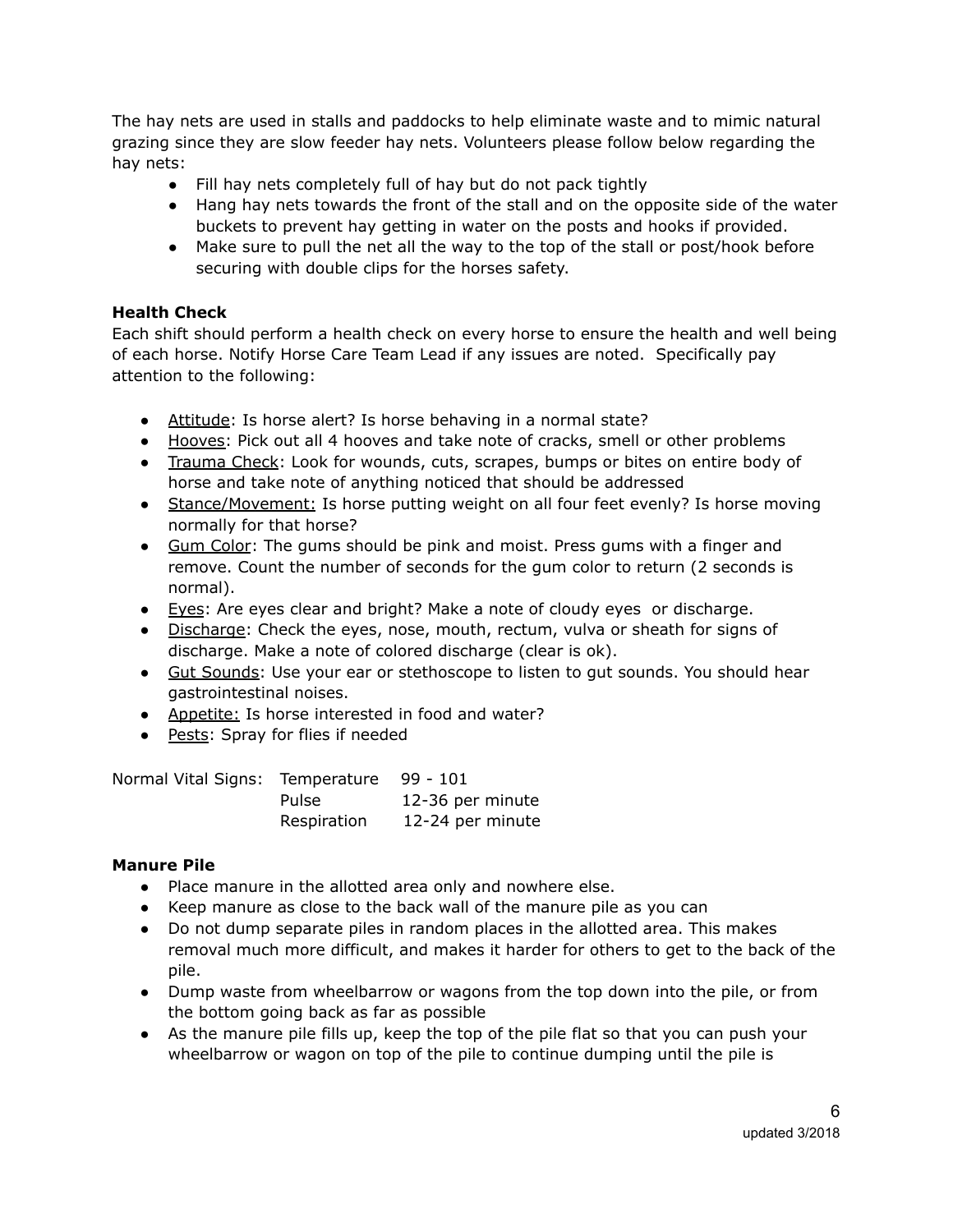removed. Please do not dump manure on top of the railroad ties-the tractor cannot get to it and it has to be manually shoveled into the pit.

#### **Mucking**

- Please clean your assigned stalls and areas at every shift.
- For Paddocks:
	- Pick up all the manure in those areas and place in the manure pile.
	- Pick up all manure in the run in shelters
	- Clean up any old, wet, or wasted hay that the horses are not eating.
- For Stalls:
	- Pick up all manure and urine/wet spots, dirty bedding and dirty hay (waste).
	- Sift through the stall bedding to take out all waste material.
	- Spread out shavings evenly throughout stall.
	- Add more stall bedding when it is needed. Stall bedding should be at least 2 inches thick.
	- Sweep clear the bedding from the front area of the stall under the water or feed buckets so that the stall mats (rubber mats) are free of debris.
	- Place waste in the manure pile

#### **Natural Horsemanship**

At FHHR, we practice Natural Horsemanship philosophy and techniques when working with our horses both on the ground and under saddle as we believe that this is the best way to establish a trusting relationship with our horses and communicate with them in a way in which they understand.

Natural Horsemanship is based on the way horses communicate in their natural world. The principles and techniques used with Natural Horsemanship are based on respect for and love of horses – and understanding horse nature and psychology. This type of horsemanship avoids using force, fear, harsh bits or mechanical training aids in favor of love, language and leadership. We have developed our own methods by combining what we have learned from several natural horsemanship practitioners and do not follow the methods of any one individual, but combine several methods that we have learned to be more effective and the way in which we feel most comfortable with the horses that come to the rescue.

•The Basic Principles of Natural Horsemanship:

- What we do is more human training because it's the human in the human- horse relationship that needs to learn how to relate naturally to the horse. Natural Horsemanship teaches you how to work with your horse in the most loving, effective and efficient way possible for lasting results and success.

Four Keys: The basic principles of Natural Horsemanship can be summed up in four words: Relationship, Understanding, Communication, and Trust.

- 1. Relationship:
	- the relationship between you and your horse is the foundation
- 2. Understanding: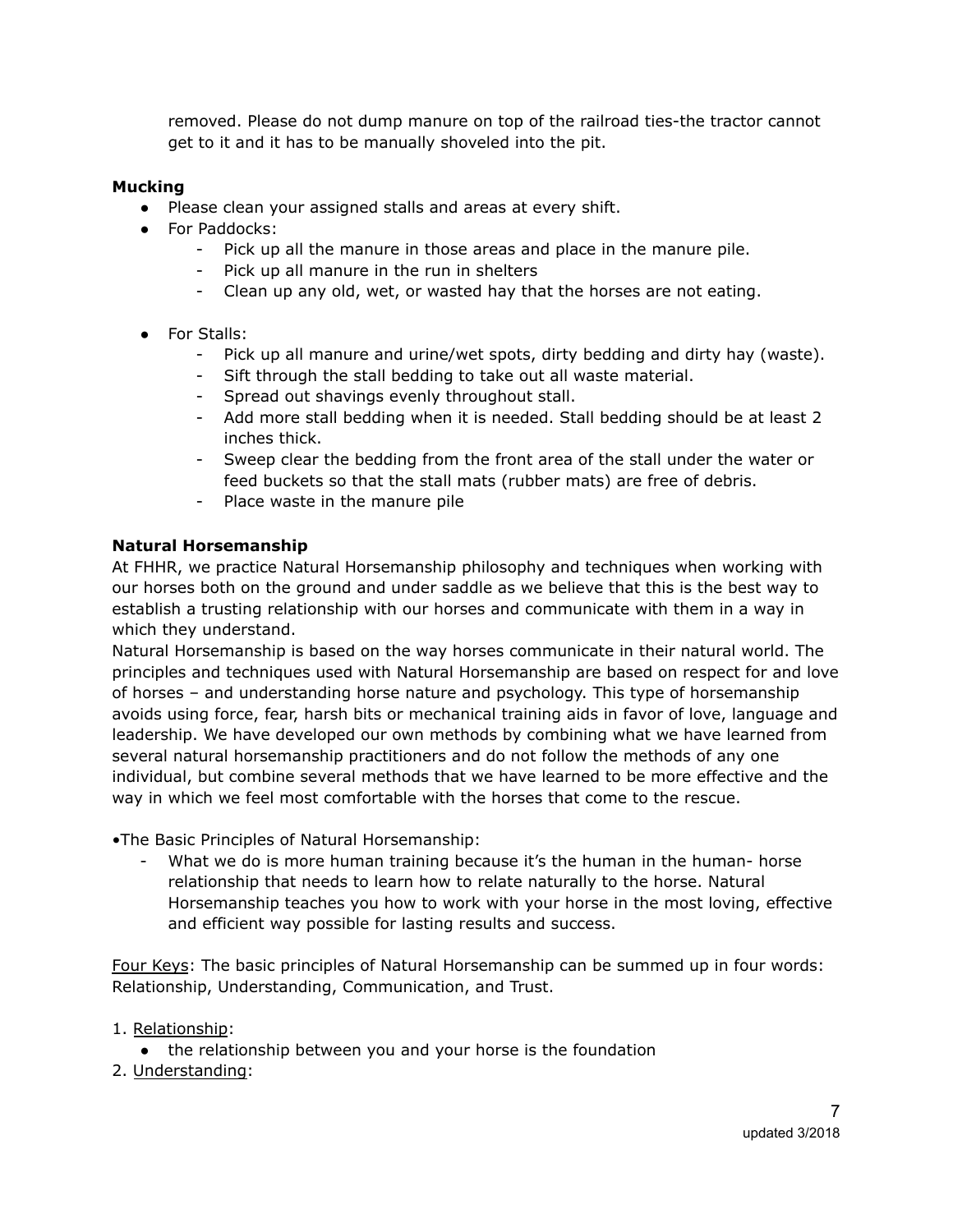- Understanding that horses are prey animals and that pretty much everything they do or don't do is based on their survival instincts.
- Learning to see the world from the horse's point of view this includes figuring out "what's in it for them" when asking something of your horse.
- Understanding your horse's basic personality type so that you can work with him in the most effective way possible. Understand.how to "read" the horses and incorporate the best strategies for managing behaviors and achieving success. "Making the right thing easy and the wrong thing hard"

## 3. Communication:

● Relationships are based on understanding and communication. To have a good relationship with your horse, you need to understand him and be able to communicate with him. Through natural horsemanship, you will learn to communicate with horses the way they communicate with each other using horses' own natural communication methods.

## 4. Trust:

- Horses are herd animals and are therefore instinctively comfortable following a leader. Natural Horsemanship philosophy, principles and techniques help you become your horse's trusted leader so that the horse feels safe with you and will willingly do what you ask. Trust is established in a number of ways including:
	- Putting the relationship first
	- Learning to communicate in the horse's own language
	- Keeping the horse safe and calm in the face of what he finds fearful
	- Establishing a good relationship on the ground before you attempt to get on his back

Horses do not learn from pressure but they learn from the release of that pressure. It is imperative that you perfect your timing so that you are rewarding the horse for desired behavior and not undesirable behavior.

You can learn more about Natural Horsemanship from practitioners such as: Crandell's Horse Works (Joe, Donna, and Jason Crandell), Pat and Linda Parelli www.parellinaturalhorsetraining.com, Monty Roberts, Buck Brannaman www.brannaman.com, Clinton Anderson www.downunderhorsemanship.com and others.

Search the web for videos on how you can learn to become an individual that follows the principles and techniques of Natural Horsemanship and truly understands how to communicate with horses in a more natural way. There are also many videos, magazines and books available for you to sign out, located in the FHHR library in the tack room. Please return when you are finished viewing.

We also offer weekly Horsemanship Clinics during the warmer weather months to teach volunteers about Natural Horsemanship and give opportunities for hands on learning and growth as well as monthly volunteer training clinics which will be posted on the volunteer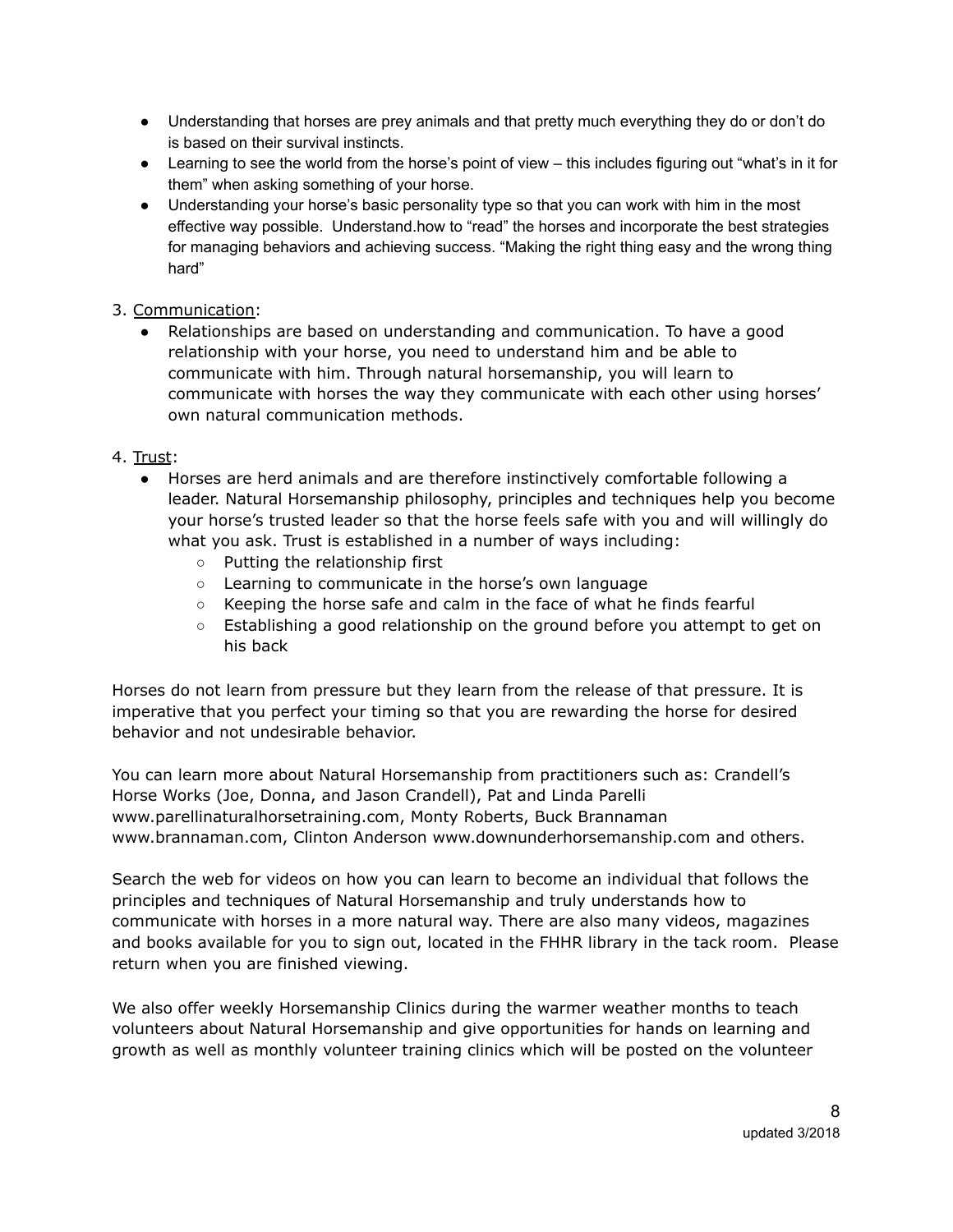Facebook page and the corkboard located outside the tack room and also in the Whinny newsletter.

**Parking** - Please only park in designated parking areas. Do not block the entrance gates.

# **Quarantine Protocol**

New Equine Arrivals will be placed under quarantine for a period between 2 weeks. During this time, volunteers must adhere to strict quarantine measures in order to keep the horse community safe.

Every volunteer who encounters one of the horses that are in quarantine must not come in contact with any other horse until you do the following:

- Change your clothes
- Disinfect your shoes
- Wash any part of your body that came in contact with the horse(s). Best practice is to take a shower.

All equipment used at the Quarantine Barn or for New Equine Arrivals may not be brought to any other barn for any reason without being properly disinfected.

## **Shavings**

- There is a shavings bin for bulk stall bedding in the back of the barn. There are shovels in the bin to fill wheelbarrows or wagons. Please ensure that the bulk bedding is covered with the tarp and doors closed and secured after use.
- Bagged bedding is used for some horses with respiratory issues, or when bulk delivery is unavailable or when snow covers sawdust bin access. Please do not overuse bagged bedding as it is 3x more expensive than our bulk bedding.

# **Sidework**

Each feed shift is assigned to a weekly side work task. Please ensure that you are performing your side work each week. The side work tasks help us to keep the barn looking neat, orderly, and clean, ensure that our horses continue to live in sanitary conditions, and help us continue to have good standing license through the Maryland Horse Industry Board.

# **Water**

The horses must have access to fresh, clean water at all times. If you notice that a trough or stall water bucket is dirty, please dump and scrub before placing fresh water inside.

During the WARM WEATHER routine:

- Ensure that the water troughs have water. Because troughs need to get dumped more frequently, large troughs only need to be HALF full; smaller troughs can be completely filled.
- If water is lukewarm or there is algae present, volunteers must dump, scrub and refill water.
- There will be two water buckets in each stall. When horses are being stalled, please fill both water buckets completely full. When horses are being turned out, please make sure only one water bucket is HALF full.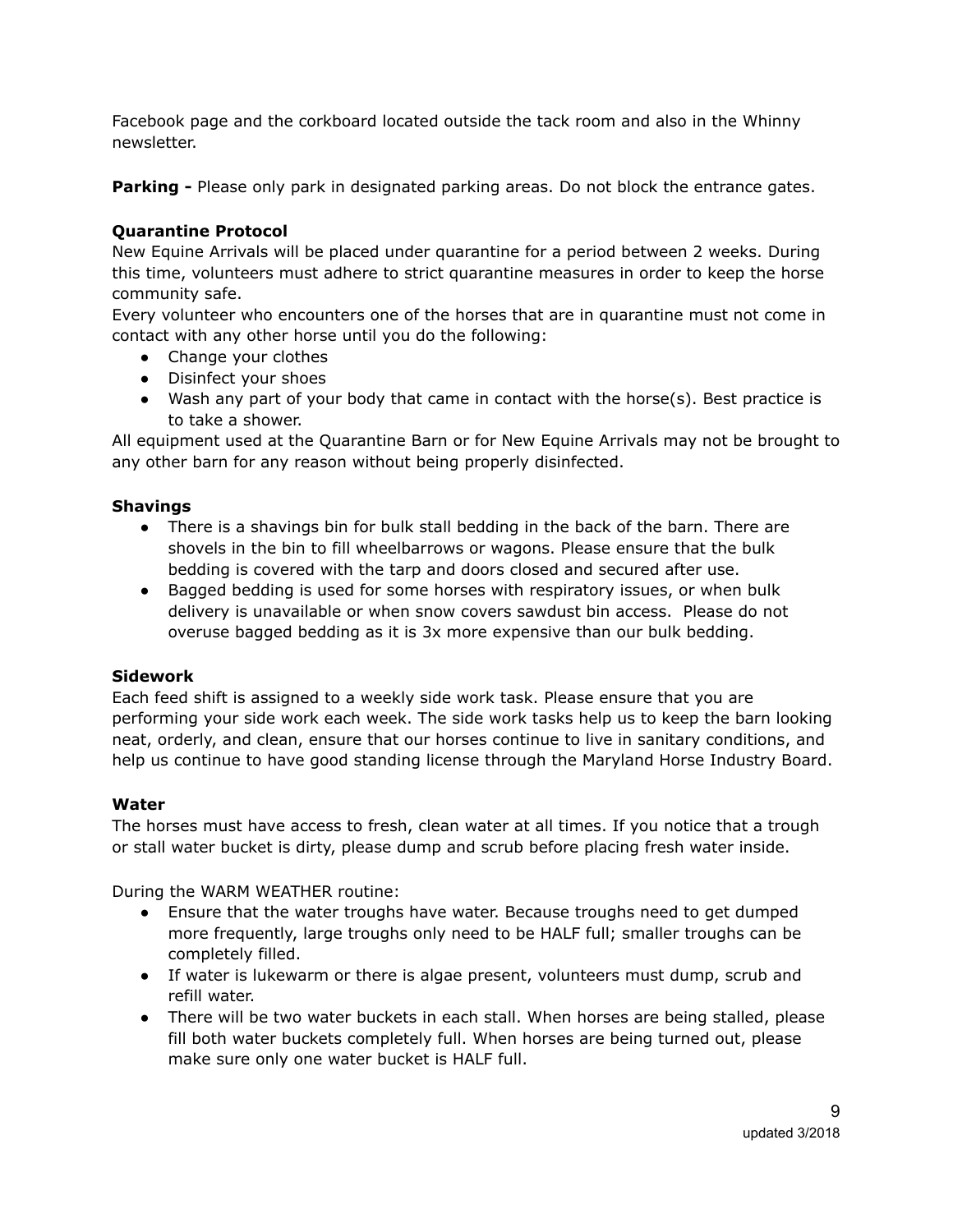During the COLD WEATHER routine:

- Ensure that the water troughs have water. Troughs should be HALF filled as the bottom heat element can only heat so much water.
- Water troughs have a heating element inside them to prevent the troughs from freezing. Please plug in troughs when it is below 32 degrees and unplug troughs when above 32 degrees.
- Stall water buckets are heated and must be plugged in when horses are in stalls and the temperature is 32 degrees or below. If temperature is above 32 degrees, buckets must be unplugged.
- If horses are out for the day and it is below 32 degrees, dump all stall water buckets and keep unplugged to save on electricity. They must be dumped or they will freeze.